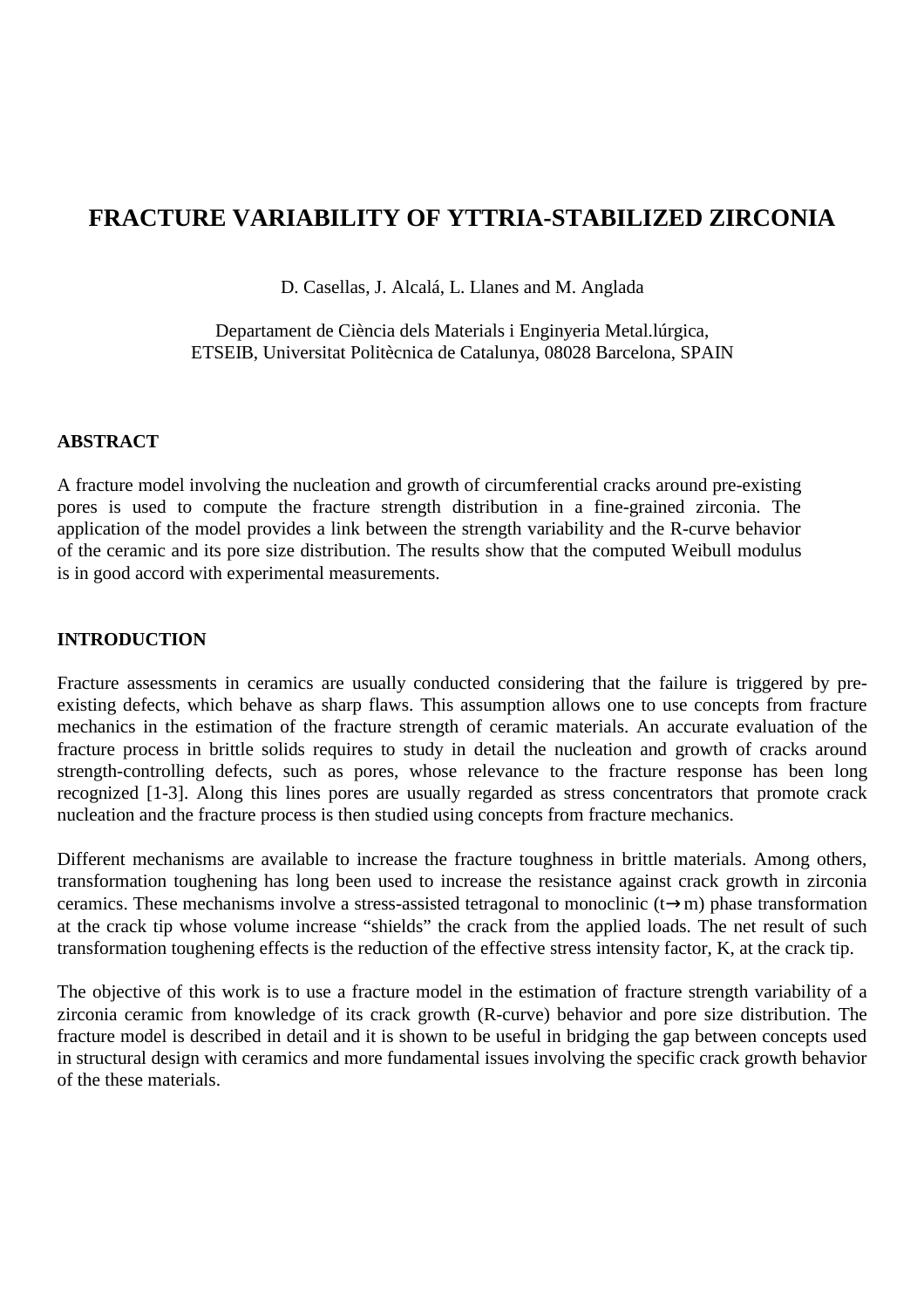## **MATERIAL AND EXPERIMENTAL PROCEDURE**

The studied material is an yttria-stabilized zirconia (Y-TZP) formed exclusively by tetragonal grains, with an average size of 0.3 µm. The fracture resistance was evaluated in a previous work (see Ref [3]), where it was shown that the R-curve for this material may be fitted to the following equation

$$
K_r = 3.9 + 0.3 \arctan\left(\frac{\Delta a}{29}\right)
$$
 (1)

being ∆a the crack extension expressed in μm, and K<sub>r</sub> the fracture resistance in MPa√m.

Cylindrical bars of 8 mm in diameter were loaded under three-point bending with a total span of 40 mm. The load was applied at a loading rate of 200 N/s, ensuring that subcritical crack propagation effects were not active. A total of 60 tests were conducted to obtain accurate measurements of the fracture strength distribution from the maximum bending stress of the bar. Prior to testing, all specimens were polished to a 1-µm finish to reduce the influence of machining damage on the strength distribution. The fact that the cylindrical specimens do not contain sharp edges as in the case of square bars is beneficial in ensuring that the fracture response is a unique consequence of the flaw population in the specimen.

Pore size distribution was measured in the polished surface of a total number of 5 different specimens. In doing so, a total cross sectional area of  $\sim 200$  mm<sup>2</sup> was scanned. Due to the minute dimensions of these pores (5-10 µm), measurements were taken from scanning electron microscopy (SEM) micrographs.

## **FRACTURE MODEL**

In view of the observations made on the fracture origins of the fine-grained Y-TZP [3], a reasonable assumption in the fracture model would be that failure originates from circumferential cracks around pores. This is a usual assumption made in ceramics [1,2], as it enables the application of fracture mechanics to the assessment of fracture strength. An important issue in the formulation of the model is whether the small cracks nucleate at elevated temperatures due to, for example, thermal stress mismatch between grains, or if the cracks nucleate at room temperature by the application of external loads in mechanically weak regions around the pores. The underlying reason why the knowledge of the actual crack-nucleating sequence is important in the context of zirconia ceramics is that the amount of phase transformation around the crack would depend on the crack loading history.

In the event that cracks nucleate at *elevated temperatures* due to thermal expansion anisotropy, transformation toughening may not be active since t→m transformation can only occur below a critical temperature. Therefore, a transformation zone around cracks may not be available prior to the application of external loads at room temperature. On the other hand, if the cracks nucleate at room temperature by externally applied loads, transformation toughening would be active throughout the complete crack extension. Due to the anisotropy in thermal expansion coefficient of tetragonal zirconia [4], the assumption of crack nucleation during cooling is reasonable.

If fracture is triggered directly from pores due to stress concentration effects, a numerical analysis of fracture considering the R-curve of the material would be a difficult task as the growth of the "pop-in" crack may be unstable immediately after its nucleation. On the other hand, if prior to the nucleation of the crack, the stresses at the pore surface reach the critical transformation level, another difficulty would be that crack nucleation may occur from pores already surrounded by a transformation zone.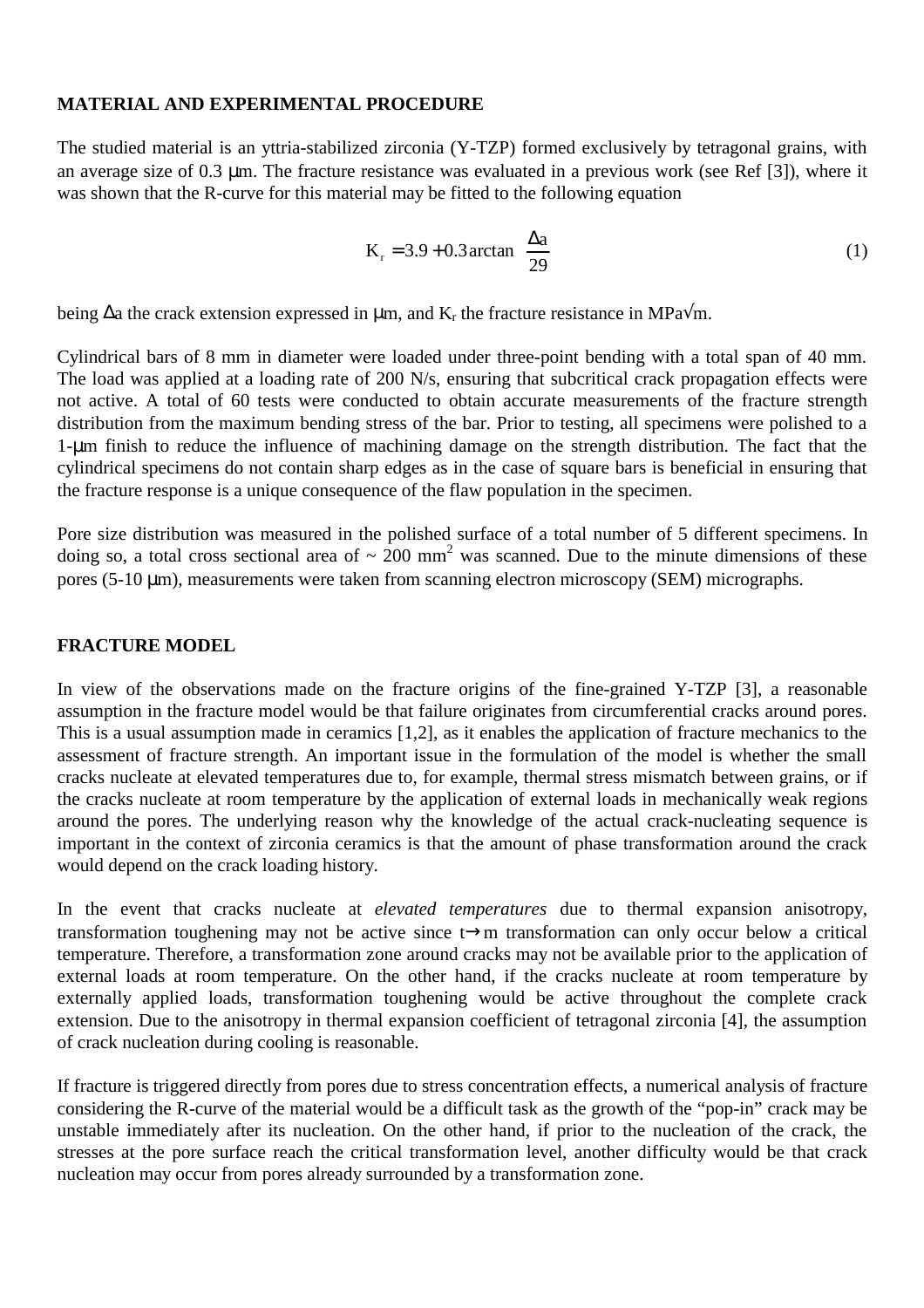Since it is accepted that fracture of ceramics is usually triggered by pores, it seems important to find out a suitable fracture model that, accounting for this feature, may be able to predict failure. Thus, it is expected that the proposed fracture model may not be particularly demanding on a detailed knowledge of the fracture process, and that the assumptions made in its formulation can be compensated by calibration through fracture experiments. Such calibration will warrant that the model captures the essence of the fracture processes in the Y-TZP under consideration.

The following are the critical assumptions for the model.

• Circumferential cracks originate from pores and their propagation under external loads controls the fracture strength of the material (this is not a new proposition as the assumption that cracks emerge from processing induced pores has been invoked extensively in the past [1,2]). Directing attention to figure 1, the controlling factor in this assumption is the ratio of crack length to pore radius, c/R, which sets the value of the stress intensity factor.



Figure 1. Schematic description of the pore-crack defect. (b) SEM micrograph of pores.

• The tangency between the R-curve and the applied stress intensity factor defines the stress level and crack extension triggering unstable fracture. Various studies are available on the stress intensity factor of a circumferential crack emanating from an embedded spherical pore [5, 6]. For simplicity, the relation between the normalized stress intensity factor and c/R in figure 4 of Ref. 5 is fitted to the following equation:

$$
K_{ap} = 1.12 \frac{2.51 + 2.34 \frac{C}{R}}{1 + 3.87 \frac{C}{R}} \sigma_f \sqrt{\pi c}
$$
 (2)

The factor 1.12 is introduced to account for the case when fracture is triggered by pores located at the free surface of the specimen (it can be set equal to 1 in the event that failure is confirmed to originate from pores located away from the free surface of the specimen), and  $\sigma_f$  is the fracture stress.

The R-curve is influenced by the crack geometry, since for a given transformation zone height, the amount of crack shielding would depend on crack shape. Thus, the R-curve used in the fracture model is evaluated with semielliptical cracks, that is, with a shape similar to that of natural cracks [3].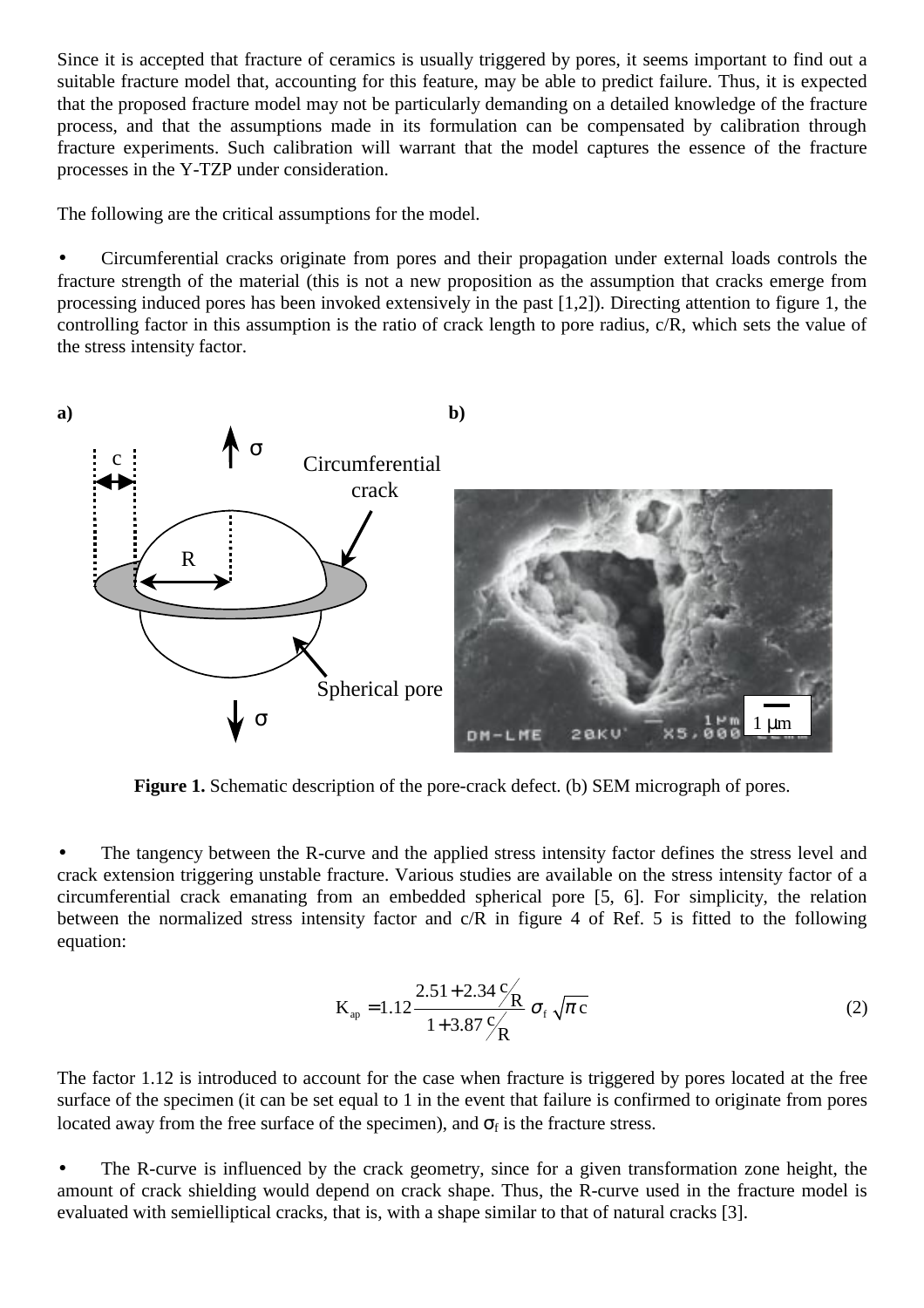• Shielding effects due to crack loading history are disregarded. It is assumed that a transformation zone is not present around the initial cracks emerging from pores. Hence, the transformation zone develops gradually by the application of external loads. This simplifies the fracture model, as the assessment of crack growth with a preformed transformation zone would depend on the way load was applied during the early growth of the crack (crack loading history). In the case of the studied Y-TZP, this consideration is reasonable in light of the low transformation capability of the material. Further, it is in agreement with the assumption that cracks nucleate upon cooling to room temperature after sintering.

• Strength distribution follows the Weibull model. Thus, the fracture probability,  $P_f$ , of a solid subjected to a homogeneous tensile stress, is given by

$$
P_{f} = 1 - \exp\left[-\left(\frac{\sigma_{f}}{\sigma_{0}}\right)^{m}\right]
$$
 (3)

where  $\sigma_0$  and m are constants which rule the fracture distribution. The parameter m is commonly referred to as Weibull modulus and accounts for strength variability, i.e. the higher the m, the narrower the strength distribution.

• Fracture is triggered by the largest pore size present at the surface of the specimen, where the maximum stress is operating. For a distribution function  $g(R)$  (see figure 2), which gives the probability that a pore size, R, is present in a unit volume of material, the probability  $(F)$  that pores larger than  $R_i$  are present in such volume is calculated as:

$$
F = \int_{R_i}^{\infty} g(R) dR \tag{4}
$$

Consequently, the fracture probability,  $P_{f,i}$  is also given by the Eqn. (4). Being this the case, the survival probability,  $P_{s,i}$ ,  $(P_{s,i}=1-P_{f,i})$ , of a generic volume of material, V, (where V=nV<sub>0</sub>) is then equal to  $P_{s,i}^{n}$ . Thus:

$$
P_{s,i} = \left(1 - \int_{R_i}^{\infty} g(R) dR\right)^n
$$
 (5)

By noting that for any number  $\kappa$ ,  $(1-\kappa/(V/V_0)) \sim e^{-\kappa}$  when  $V >> V_0$ , it follows from Eqn. (5) that  $P_{f,i}$  may be written as:

$$
P_{f,i} = 1 - \exp\left(-\frac{V}{V_0} \int_{R_i}^{\infty} g(R) dR\right)
$$
 (6)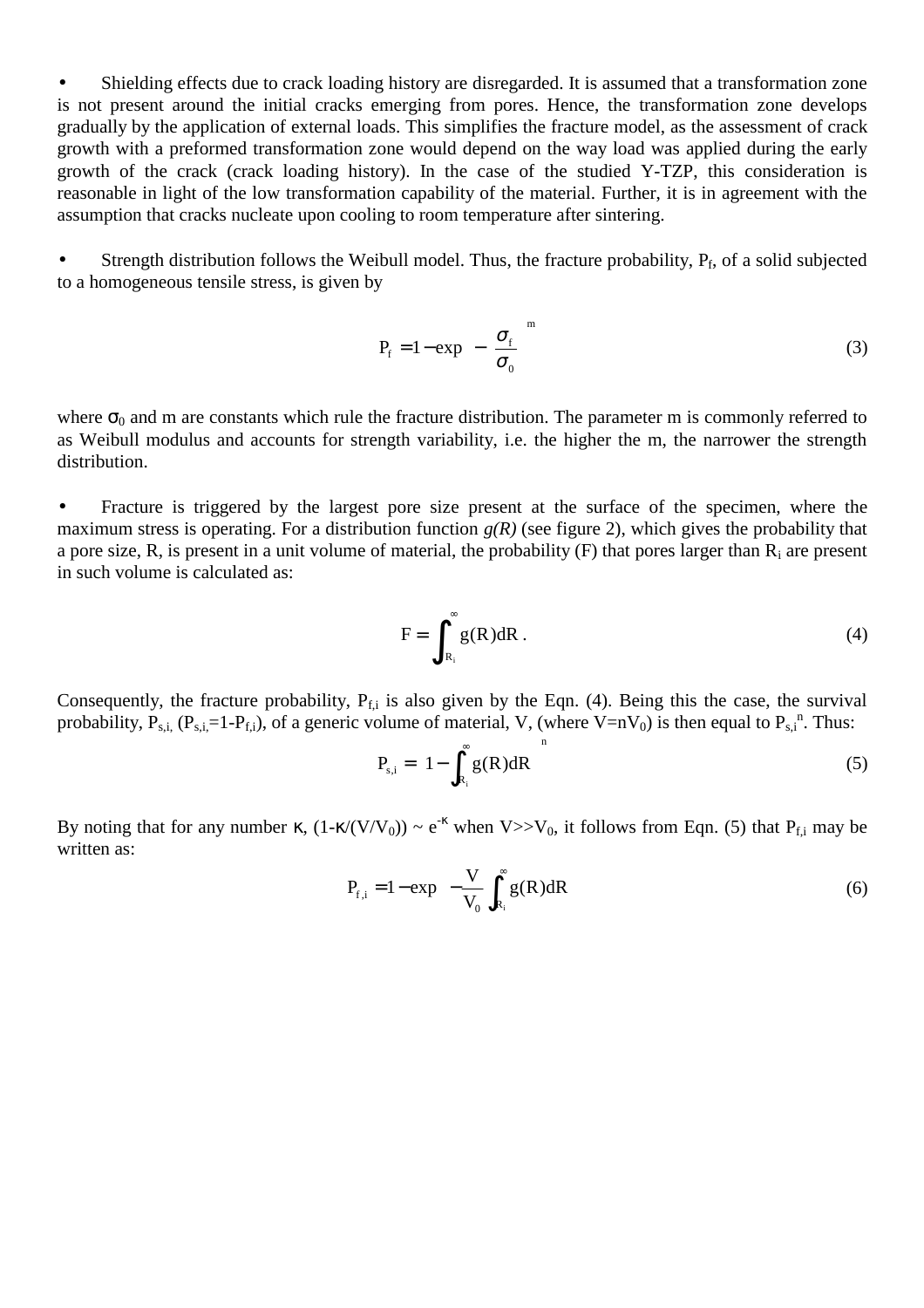

**Figure 2**: Pore size distribution, in terms of  $g(R)$  function.

# **RESULTS AND DISCUSSION**

The model presented above enables the calculation of fracture strength variability from the pore size distribution. As indicated in the aforementioned assumptions, the tangency condition  $(K_{ap}=K_r)$  yields the fracture strength for a given pore size provided the ratio c/R is known a priori. Hence, in order to compute the fracture strength distribution, the value c/R was calibrated in the present work by establishing from SEM observations the size and location of the pores leading to fracture in three different specimens. As the fracture load was recorded for each of these specimens, it is possible to compute the actual stress level to which each of the pores was subjected, and to estimate the effective value of c. Such calculation gives values of the initial crack length, c, between 0.9 and 1.0  $\mu$ m.

From the pore size distribution function showed in figure 2 and Eqns. (3)-(5) the fracture strength distribution is calculated. The results are shown in figure 3 together with the experimentally measured strength distribution under three-point bending. It is found that the computed value of m=13.5 is quite similar to that measured under three-point bending (see table 1), and that the influence of  $c/R$  in such estimation is relatively mild as it mostly affects the characteristic strength,  $\sigma_0$ , of the distribution.

| TABLE 1                                     |
|---------------------------------------------|
| FRACTURE PARAMETERS MEASURED EXPERIMENTALLY |
| AND COMPUTED FROM THE FRACTURE MODEL.       |

|              | $\sigma_f(MPa)$ | $\sigma_0$ (MPa) | m              |
|--------------|-----------------|------------------|----------------|
| Experimental | $1076 \pm 90$   | $1116 \pm 95$    | $14.0 \pm 0.3$ |
| Computations | $1381 \pm 136$  | $1441 \pm 105$   | $13.5 \pm 0.5$ |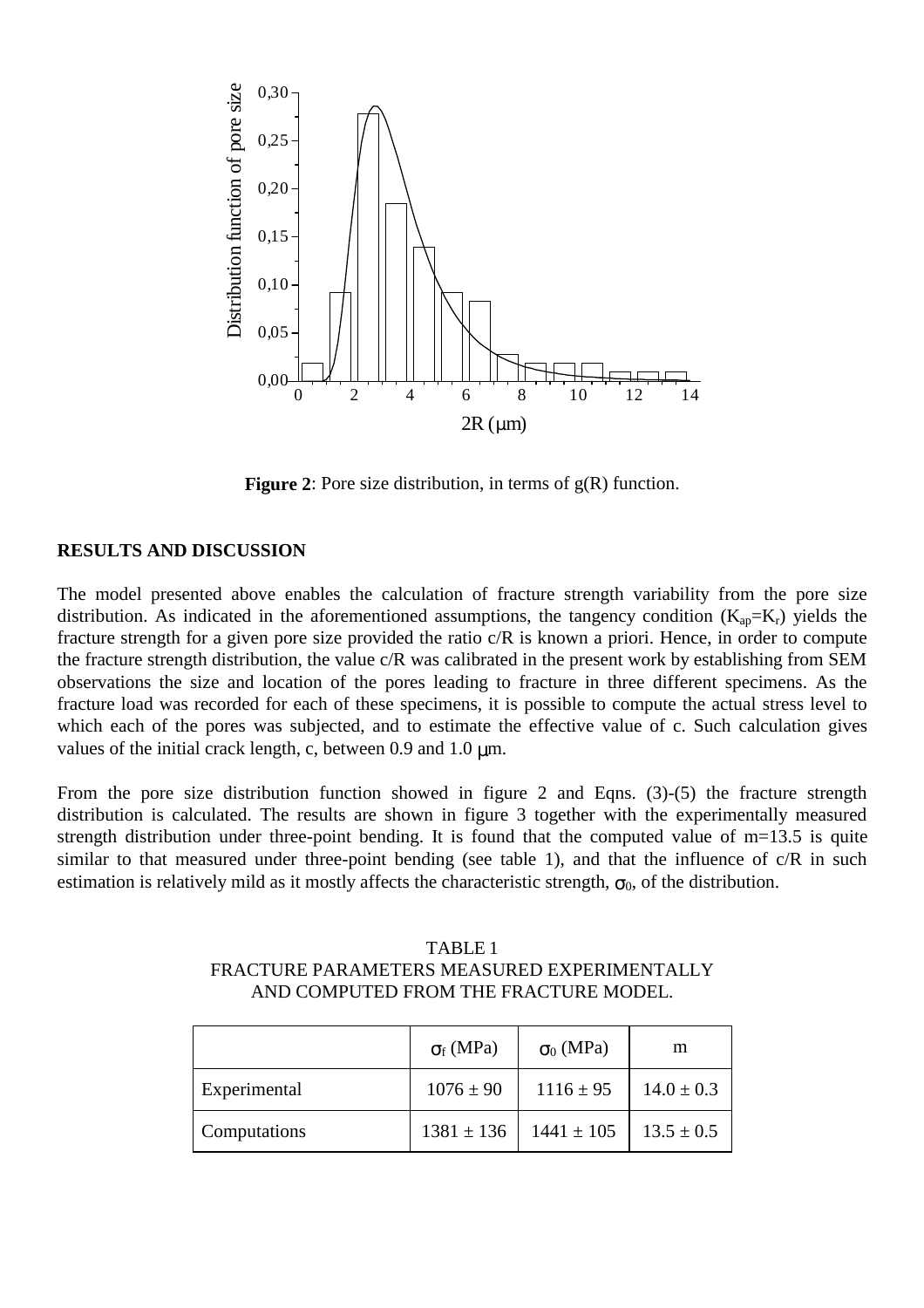

**Figure 3:** Weibull plots for the experimental results and those computed from the fracture model.

Obviously, the present model does not allow to compute  $\sigma_0$  as this factor depends mostly on the volume of material (V/V<sub>0</sub>) that is subjected to tensile loads. Thus,  $\sigma_0$  varies with the specimen size, its shape and loading conditions. It is emphasized that  $V/V_0$  has to be in the order of 150 so that the computed fracture distribution would match the experimental results under three-point bending. Such value confirms the observations in reference 7 where, by using a similar fracture model, it is indicated that  $V/V_0$  usually ranges from 100 to 1000 in ceramic materials.

With respect to  $\sigma_f$ , it is also expected to depend on the actual volume of the material under tensile loads. For instance,  $\sigma_f$  would be larger for specimens tested under bending loads than for similar specimens subjected to tensile loads as the effective volume of material which carries load in the former is smaller than in the latter case. In addition, loading conditions may determine the type of defects leading to failure. Consequently, surface defects rule fracture strength distribution in bending bars as bulk defects are subjected to comparatively smaller stresses. Under tensile loads, however, defects in different locations throughout the cross section are expected to have a similar importance. In this sense, the fracture origins in the studied Y-TZP were associated to surface pores (as shown in figure 4(a)), in good agreement with the fact that the tests were conducted under bending conditions.

It is noted that in accordance to Weibull statistics, the size of the pores leading to failure is expected to increase as the specimen size increases. This explains the fact that  $\sigma_f$  increases when V/V<sub>0</sub> approaches unity. Simple calculations using Weibull statistics show that under uniaxial loads, the measured strength variability would be shifted to lower stresses by a factor of 0.6 while m remains constant. Such a strength reduction can only be produced by defects which are much larger than those usually encountered in polished surfaces (see figure 4(b)) or, alternatively, by having values of  $V/V_0$  in the order of 10<sup>5</sup>. Thus, the correspondence between experimental results and the computed Weibull statistics is difficult to validate experimentally as the pore size distribution would have to be extrapolated into a size range in which a representative number of pores can only be found after extensive measurements with a large number of specimens.